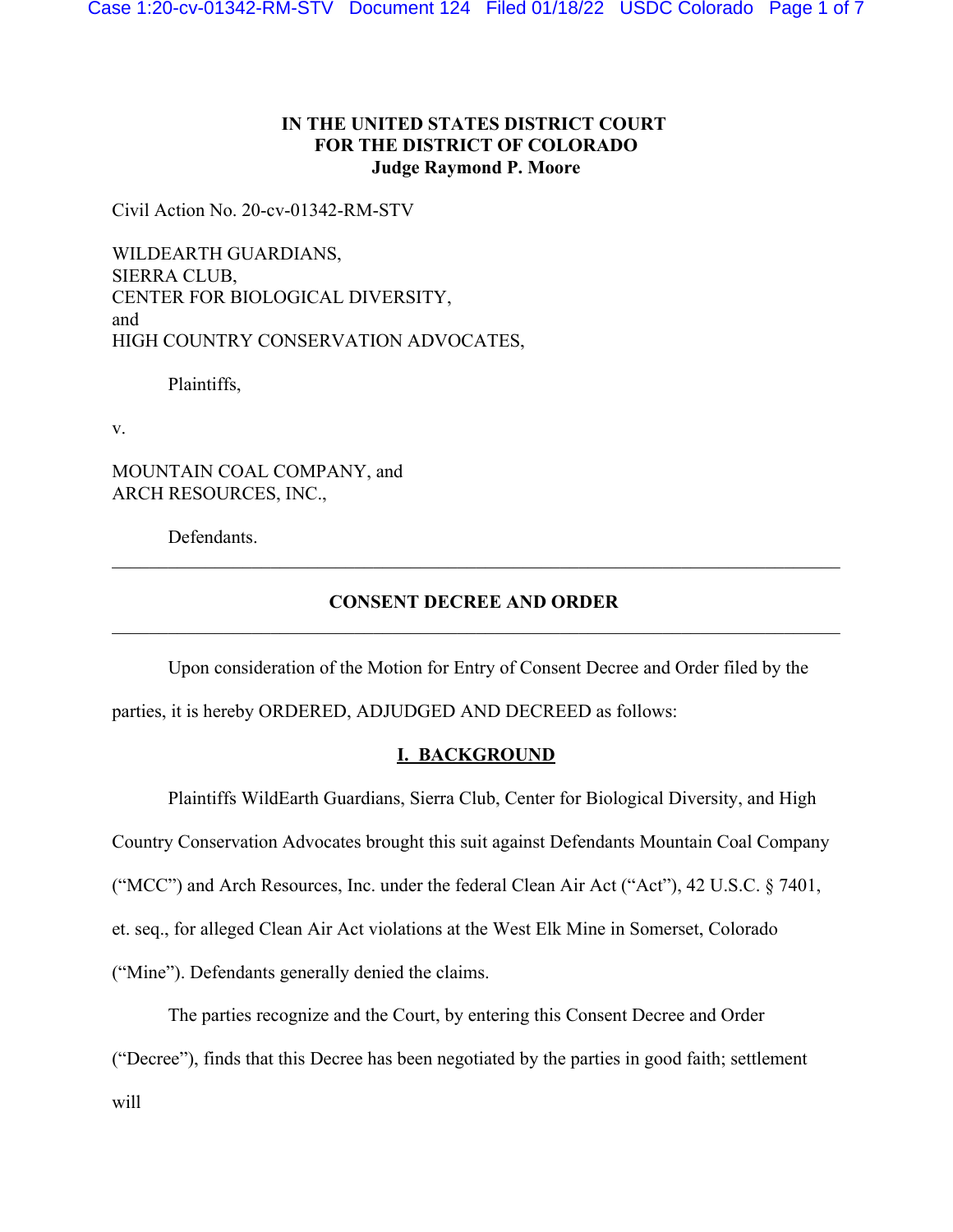avoid continued litigation between the parties; settlement of this matter is in the public interest and in accordance with the Act; and entry of this Decree is fair and reasonable.

The parties are serving a copy of this Decree on the United States Environmental Protection Agency and the United States Department of Justice, consistent with the requirements of 42 U.S.C. § 7604(c).

## **II. JURISDICTION AND VENUE**

This Court has jurisdiction over the parties and subject matter of this Decree pursuant to 28 U.S.C. § 1331 and 42 U.S.C. § 7604. Venue is proper in this Court pursuant to 42 U.S.C. § 7604(c) and 28 U.S.C. §§ 1391(b) and (c).

## **III. APPLICABILITY**

The provisions of this Decree shall apply to and be binding upon the parties and their successors and assigns. In the event Defendants propose to sell or transfer their legal or equitable interest in the Mine before the termination of this Decree, or if Defendants' operational responsibilities for the Mine are transferred or assigned before the termination of this Decree, Defendants shall notify Plaintiffs of such proposed sale, transfer or assignment; shall advise the proposed purchaser, successor-in-interest, assignee or transferee of the existence of this Decree; and shall condition the sale, transfer, or assignment on the purchaser's or successor-in-interest's agreement to comply with the terms herein.

#### **IV. COMPLIANCE**

Defendants shall not withdraw the application for a Title V Operating Permit for the Mine submitted by MCC to the Colorado Department of Public Health and Environment Air Pollution Control Division ("APCD") on March 20, 2020.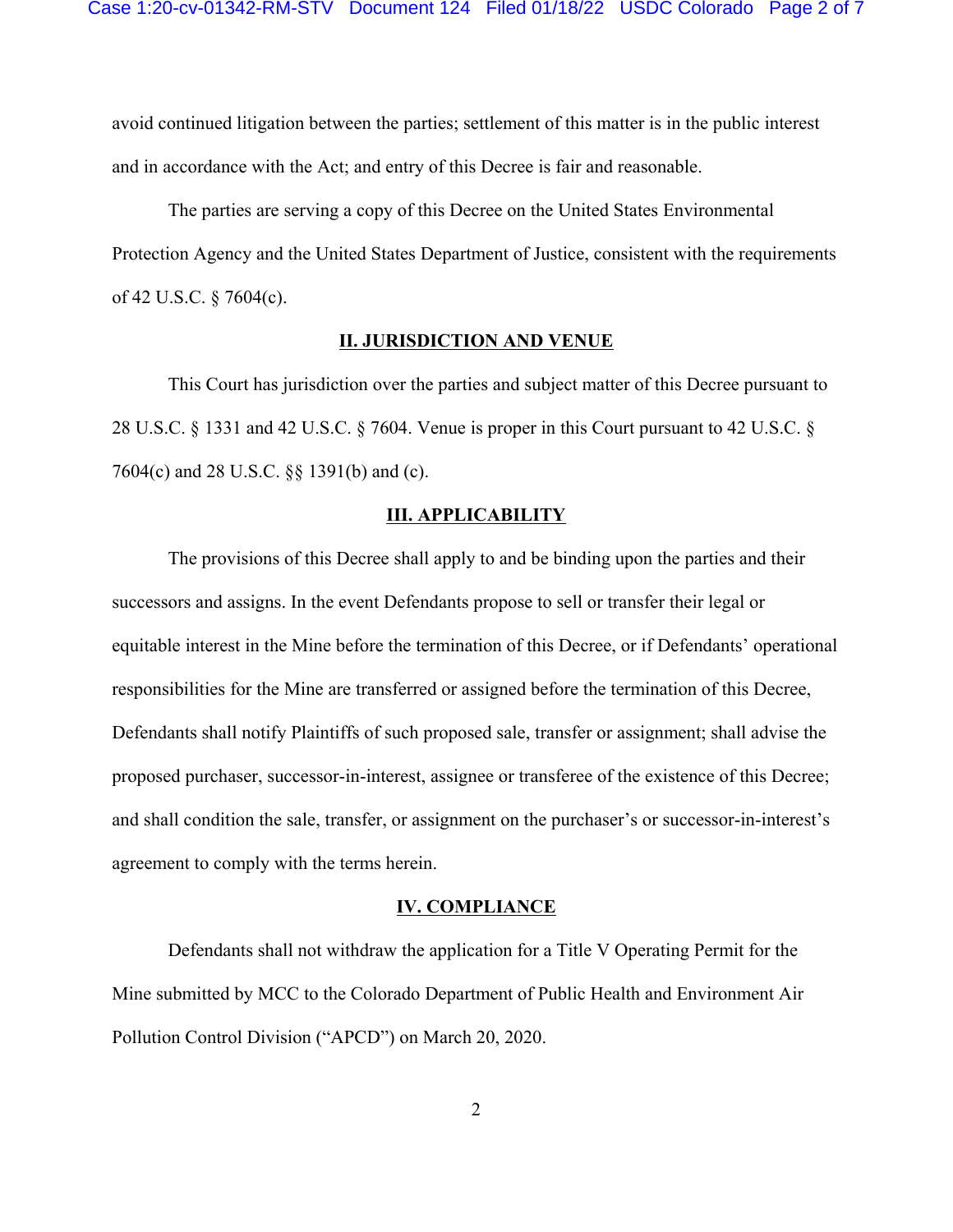Defendants shall flare, or cause to be flared, emissions from the Mine's ventilation boreholes ("MVBs") in accordance with the Mine Safety and Health Administration Ventilation Plan for the Mine, as amended, until a final Title V permit for the Mine is issued. This Decree does not require Defendants to install additional MVBs or vent emissions through existing MVBs when not otherwise required to do so under the Mine Safety and Health Administration Ventilation Plan for the Mine. A failure to so flare emissions from the Mine's ventilation boreholes until a final Title V permit for the Mine is issued is referred to herein as a "Flaring Incident." A Flaring Incident does not include unflared emissions during startup or shutdown of the ventilation and flaring equipment on an MVB, or unflared emissions during maintenance or diagnostic testing required to maintain and keep the Mine ventilation and flaring equipment operational. Defendants shall minimize emissions during such startup, shutdown, and maintenance, and/or diagnostic testing through work practice standards and good air pollution control practices. Defendants shall provide Plaintiffs a "Flaring Incident Initial Notice" within five days of the beginning of a Flaring Incident. Such Flaring Incident Initial Notice shall include identification of the flare involved, the date the Flaring Incident commenced, and the cause of the Flaring Incident, if known. Within thirty (30) days of the resumption of flaring, Defendants shall notify Plaintiffs that flaring has resumed with a "Flaring Incident Final Notice," which shall include the date flaring resumed, the full length of time in hours that such MVBs operated without flaring, and the corrective measures taken to restart flaring. A Flaring Incident Initial Notice and Flaring Incident Final Notice can be combined in the event a Flaring Incident ceases within thirty (30) days. Nothing in this paragraph prohibits Defendants from ceasing any flaring if ordered to do so by a court of competent jurisdiction, or any state or federal agency.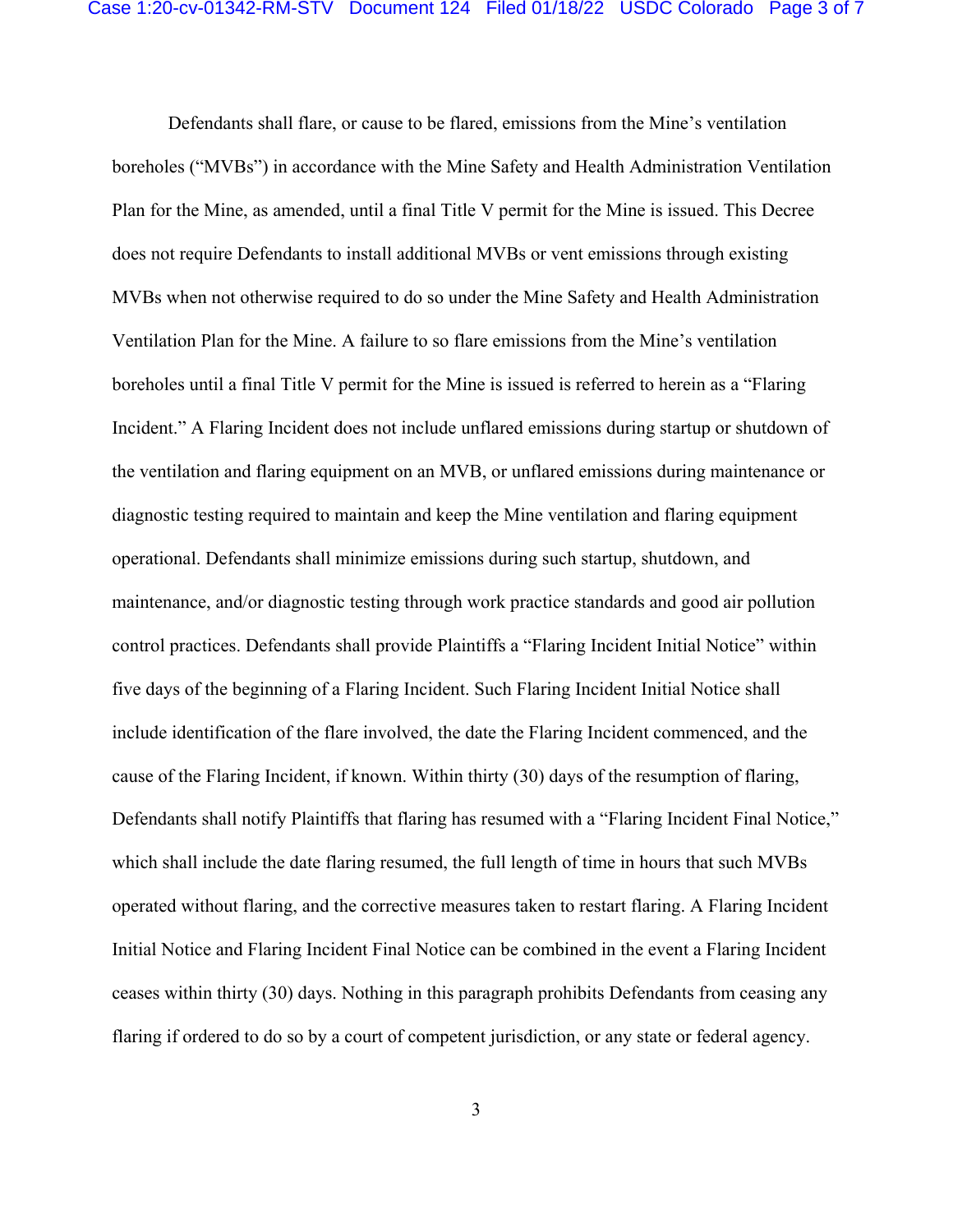MCC shall comply with the provisions of its Title V permit issued for the Mine for a period of two years. Defendants shall provide Plaintiffs' Representatives with a "Notice of Deviation" from the requirements of the Title V Permit for the Mine within thirty (30) days of commencement of the deviation. A Notice of Deviation shall, if known, include the date(s) of the deviation from the requirements of the Title V permit for the Mine, a description of the deviation, the length in hours of the deviation at the time of the Notice of Deviation, the date (if any) the deviation ceased, and corrective measures (if any) taken to address the deviation. In the event any deviation from the requirements of the Title V permit for the Mine continues after the Notice of Deviation, Defendants shall provide Plaintiffs' Representatives with a Notice of Correction within thirty (30) days of the deviation ceasing that shall include, if known, the date the deviation ceased, the length in hours of the deviation, and the corrective measures taken to address the deviation.

#### **V. RETENTION OF JURISDICTION**

This Consent Decree and Order is a final order of the Court. The parties consent to the jurisdiction of this Court for enforcement of the terms and conditions of this Decree and adjudicating all disputes between the parties that may arise under the provisions of this Decree.

#### **VI. COSTS OF LITIGATION**

Pursuant to 42 U.S.C. § 7604(d), within 30 days after the Court's entry of this Decree, Defendants shall pay \$135,000 for costs of litigation (including reasonable attorney and expert witness fees) to Plaintiffs' counsel.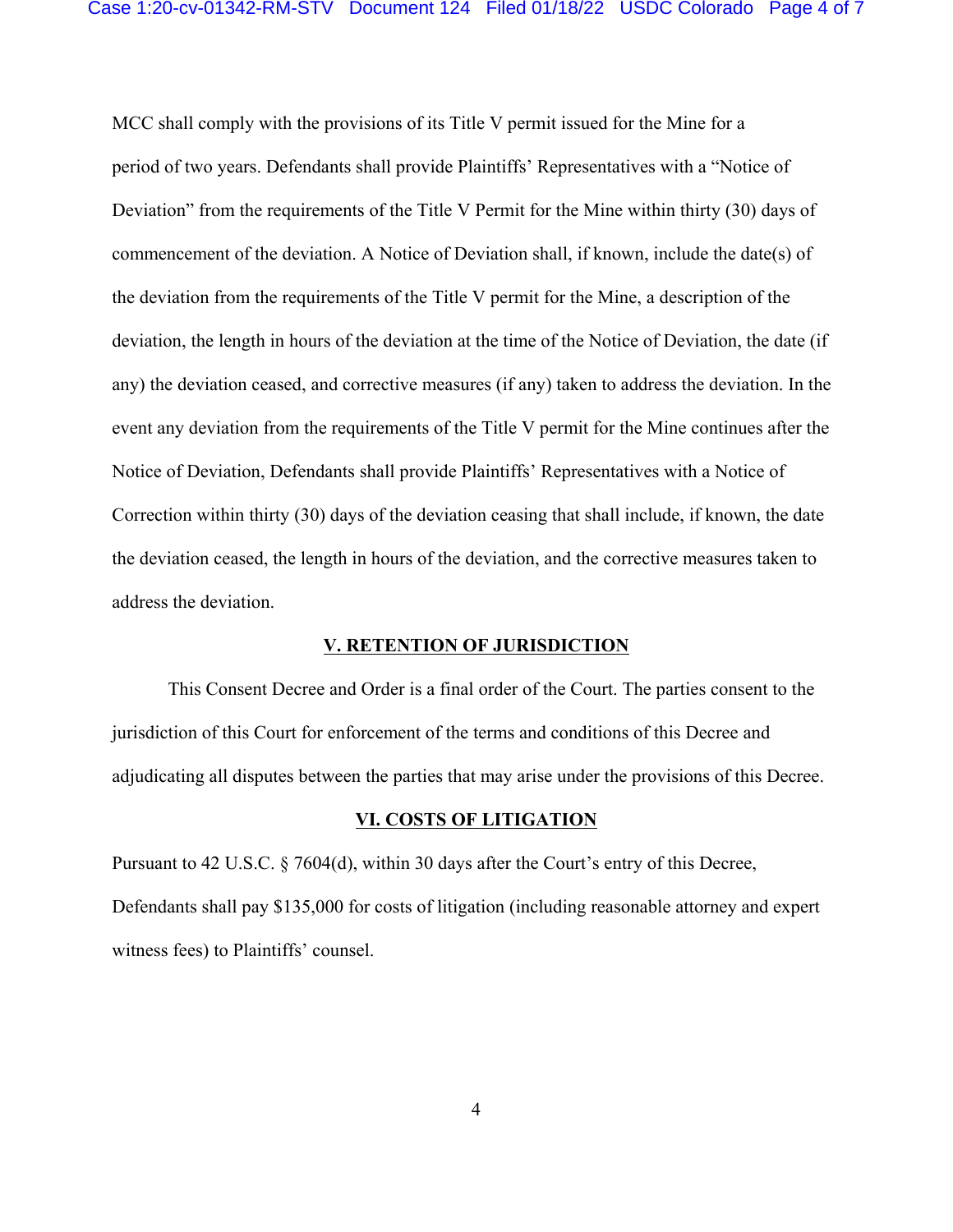## **VII. GENERAL PROVISIONS**

This Decree constitutes a full settlement of, and shall resolve all civil liability of Defendants for, Plaintiffs' claims asserted against Defendants in the Complaint filed in this action, including but not limited to Plaintiffs' claims for penalties.

Defendants shall not assert any claim of confidentiality for any documents or information it is required to report to Plaintiffs pursuant to this Decree. Notification to Plaintiffs shall be deemed submitted on the date it is emailed to Plaintiffs' Representatives listed below (Plaintiffs' Representatives"). All correspondence concerning this Decree and all documents that are submitted pursuant to this Decree shall be provided to Plaintiffs' Representatives at the following physical and email addresses:

As to Plaintiffs:

Samantha Ruscavage-Barg, Esq. Legal Director WildEarth Guardians 301 N. Guadalupe Street, Suite 201 Santa Fe, NM 87501  $struscavagebarg@wildearthguardians.org$ 

Caitlin Miller Associate Attorney Earthjustice 633 17th St., Ste. 1600 Denver, CO 80202 cmiller@earthjustice.org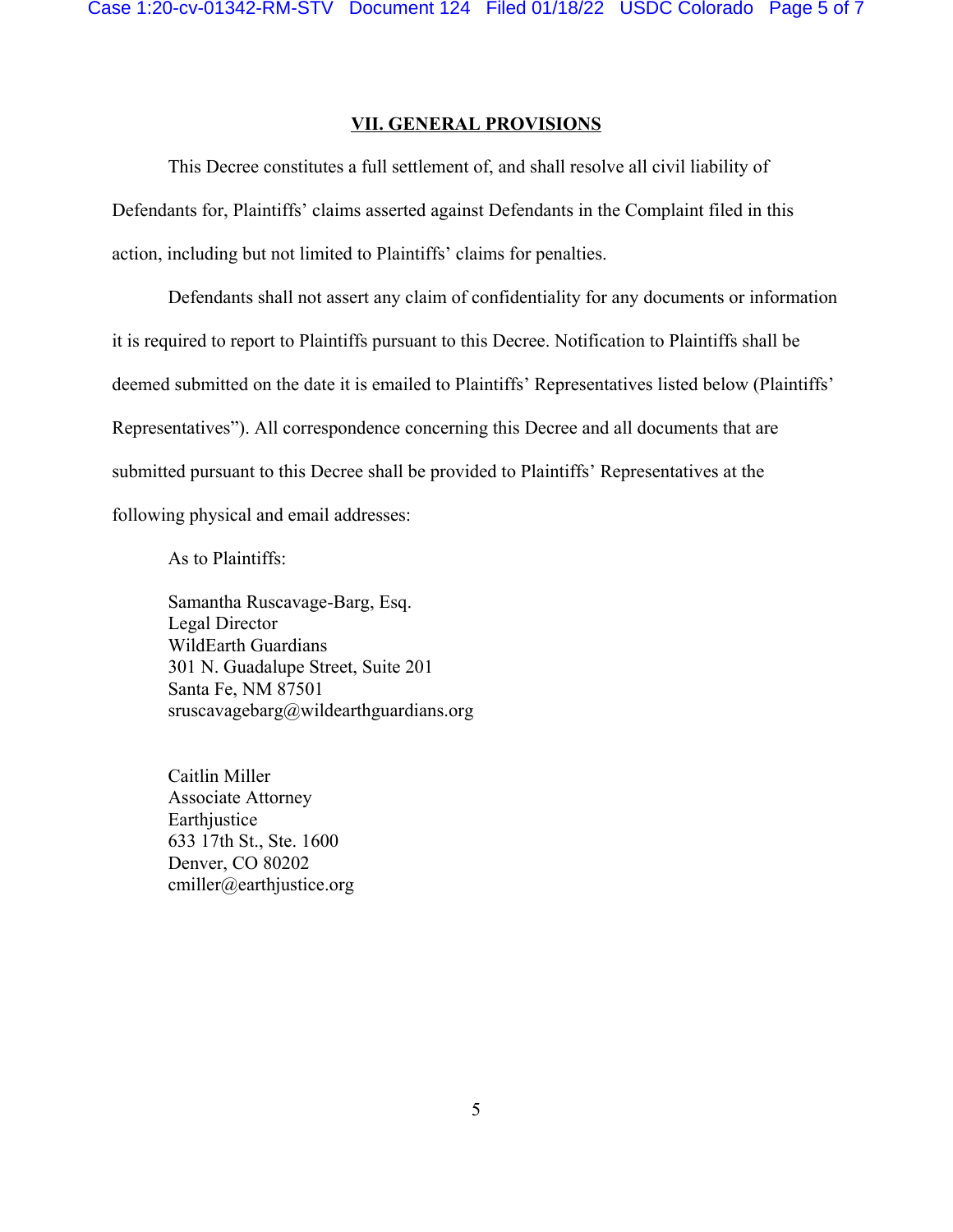As to Defendants:

Weston Norris Mountain Coal Company, LLC West Elk Mine 5174 Highway 133 Somerset, CO 81434

# AND

Arch Resources, Inc. 1 CityPlace Drive, Suite 300 St. Louis, MO 63141 Attn: General Counsel

There shall be no modification of this Decree without written agreement signed by all parties to the Decree and written approval by the Court, or by Order of the Court.

The effective date of this Decree shall be the date of its entry.

## **VIII. TERMINATION**

The obligations of this Decree shall remain in force until Defendants have satisfied all of their obligations under Sections IV (Compliance) and VI (Costs of Litigation). Defendants shall file a notice with the Court and to Plaintiffs' Representatives when these obligations have been met.

## **IX. CONSENT TO ENTRY OF DECREE**

Each of the parties consents to entry of this Decree, subject to the Court's approval of the Decree. The undersigned representatives of each party certify that they are fully authorized by the party to enter into the terms and conditions of this Decree, and to execute and legally bind the

represented parties to it. This Decree can be signed in counterparts.